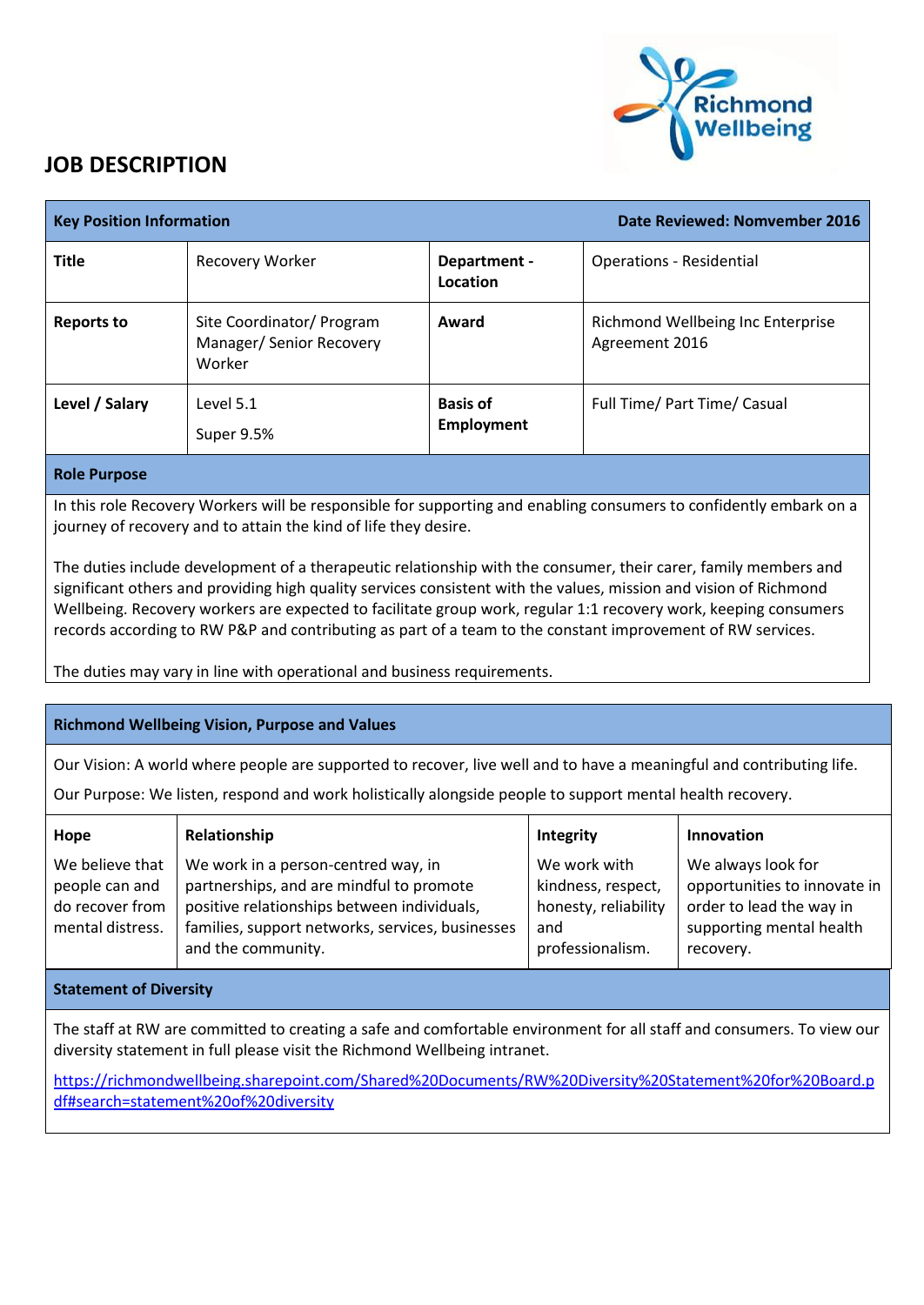| <b>Key Result Area</b>                                  | <b>Key Accountabilities and Responsibilities</b>                                                                                                                                                                                                                                                                                                                                                                                                                                                                  | <b>Key Performance Indicators</b>                                                                                                                                                                                                                                                                                                                                                                                                                                                                                          |  |
|---------------------------------------------------------|-------------------------------------------------------------------------------------------------------------------------------------------------------------------------------------------------------------------------------------------------------------------------------------------------------------------------------------------------------------------------------------------------------------------------------------------------------------------------------------------------------------------|----------------------------------------------------------------------------------------------------------------------------------------------------------------------------------------------------------------------------------------------------------------------------------------------------------------------------------------------------------------------------------------------------------------------------------------------------------------------------------------------------------------------------|--|
| Richmond<br><b>Wellbeing Values</b><br>People Accessing | Acts consistently in accordance with the RW Values and Key<br>$\bullet$<br>Principles - challenges practices inconsistent with these<br>values and uses values as a basis for managing relationships<br>and decision making<br>Actively engage in self-reflection and develop own practice<br>$\bullet$<br>Promote and encourage contemporary attitude and<br>$\bullet$                                                                                                                                           | Reflect RW values in daily<br>$\bullet$<br>interactions and within<br>scope of role.<br>Demonstrate this in<br>$\bullet$<br>supervision and Critical<br>reflection groups.<br>RW works with consumers<br>$\bullet$                                                                                                                                                                                                                                                                                                         |  |
| our Services                                            | understanding of personal recovery and person centred<br>practices.<br>Family members, carers and people of significance to the<br>$\bullet$<br>consumer are identified and included as directed by the<br>individual.<br>Recovery enabling groups and individual programs are<br>$\bullet$<br>prepared and implemented for the individuals accessing RW<br>services.                                                                                                                                             | as required.<br>Consumer progress, data<br>$\bullet$<br>and information is<br>documented and audited<br>according to RW policy.<br>Family members, carers<br>$\bullet$<br>and significant others,<br>with the consent of the<br>consumer, are kept<br>informed of a consumer's<br>progress.                                                                                                                                                                                                                                |  |
| Recovery Plan<br>Support                                | Meaningful recovery plans are developed and reviewed on a<br>$\bullet$<br>weekly basis<br>Provide holistic services that focus on total wellbeing,<br>$\bullet$<br>including physical health, and according to the six Mental<br>Health Outcome Areas.<br>Assist Recovery Support Workers with the implementation of<br>$\bullet$<br>actions towards goals as identified on the consumer's<br>recovery plan.<br>Attend appropriate clinical, administrative and interagency<br>$\bullet$<br>meetings as required. | Ensure that individual<br>$\bullet$<br>plans are developed and<br>reviewed regularly with<br>each consumer.<br>Ensure recovery outcomes<br>$\bullet$<br>are evaluated regularly<br>Services are provided to<br>$\bullet$<br>consumer as required<br>within outcomes areas.<br>Support and respond to<br>$\bullet$<br>and communicate with<br>RSWs/ key/clinical staff in<br>a professional manner<br>that ensures the best<br>outcomes for the<br>individual consumers and<br>organisation.                                |  |
| Service<br>Operations                                   | All documentation is completed as per RW P&P and in<br>$\bullet$<br>required timeframes<br>Actively participate in required internal meetings, supervision<br>$\bullet$<br>sessions/practice reflection sessions and training<br>Maintenance of RW facilities and property in line with LARU<br>$\bullet$<br>and MHAS<br>All incidents are addressed according to RW's P&P<br>$\bullet$                                                                                                                           | Documentation is<br>$\bullet$<br>maintained as per RW's<br>policies and procedures,<br>and is accurate, legible<br>and concise.<br>Contribution in a timely<br>$\bullet$<br>and conscientious manner<br>to organisational<br>processes that enhance<br>the quality of services<br>provided to consumers.<br>Support and comply with<br>$\bullet$<br>decisions, policies,<br>procedures and guidelines<br>of the Board and<br>Executive.<br>Take initiative within<br>$\bullet$<br>established procedures<br>when required. |  |